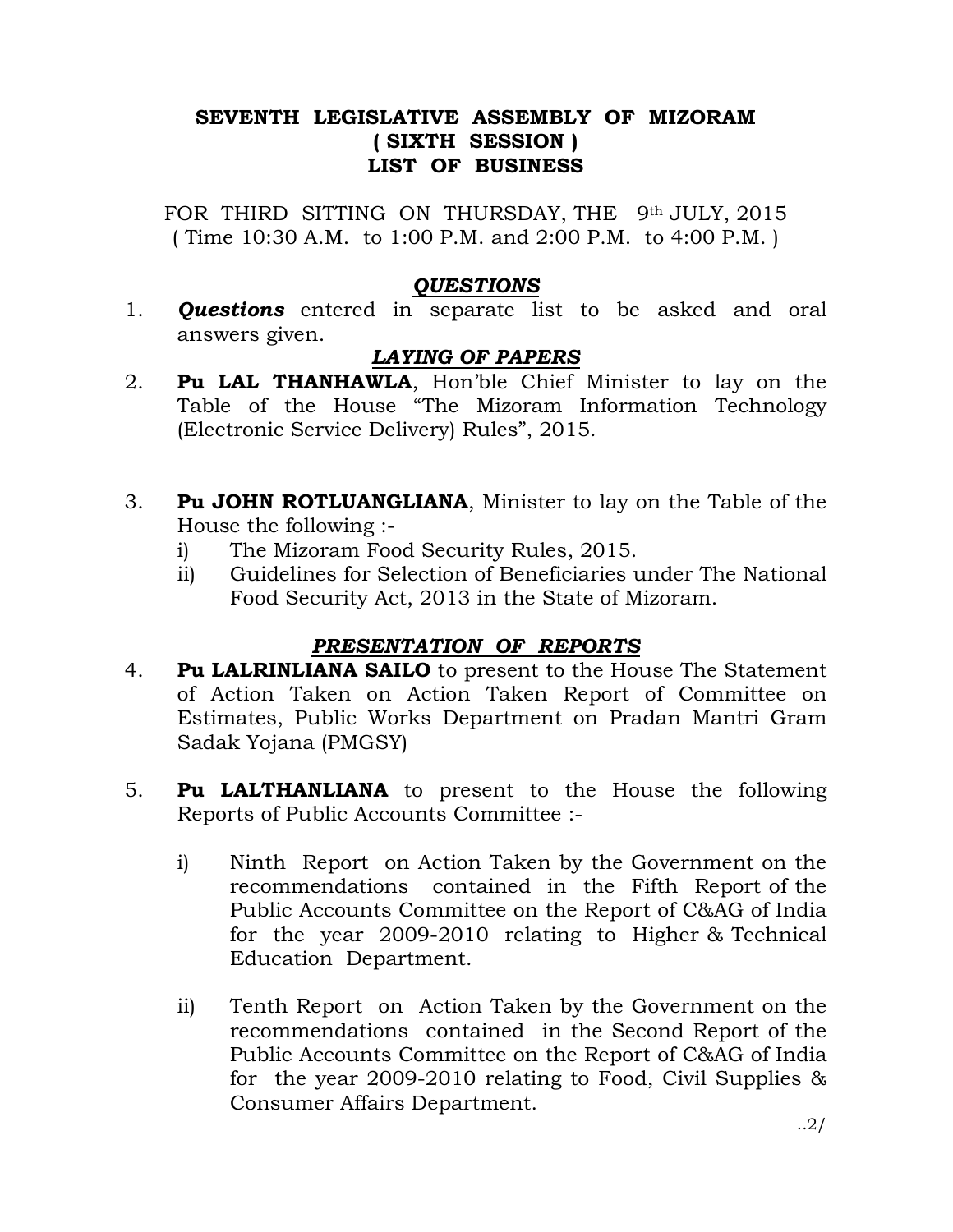- iii) Eleventh Report on Action Taken by the Government on the recommendations contained in the Seventh Report of the Public Accounts Committee on the Report of C&AG of India for the year 2010-2011 relating to Environment & Forest Department.
- iv) Twelfth Report on Action Taken by the Government on the recommendations contained in the Eighth Report of the Public Accounts Committee on the Report of C&AG of India for the year 2010-2011 relating to Animal Husbandry & Veterinary Department.

### OFFICIAL RESOLUTION

6. Pu ZODINTLUANGA, Minister to move an Official Resolution in the following form :-

"**WHEREAS** elimination of dry latrines and manual scavenging, and the rehabilitation of manual scavengers in alternative occupations has been an area of high priority for the Government. Towards this end the Central Government had enacted the Employment of Manual Scavengers and Construction of Dry Latrines (Prohibition) Act, 1993.

AND WHEREAS consequent upon the enactment of the said Central Act, under clause (1) of Article 252 of the Constitution of India, resolutions had been passed by all Houses of Legislatures of the states of Andhra Pradesh, Goa, Karnataka, Maharashtra, Tripura and West Bengal for the adoption and regulation of the said Central Act by the Parliament by law; and accordingly, the said Central Act stood automatically applied in those states in the first instance.

**AND WHEREAS** sub-sections (2) and (3) of Section 1 of the said Central Act provide that:

"(2) It applies in the first instance to the whole of the States of Andhra Pradesh, Goa, Karnataka, Maharashtra, Tripura and West Bengal and to all the Union Territories and it shall also apply to such other State which adopts this Act by resolution passed in that behalf under clause (1) of Article 252 of the Constitution.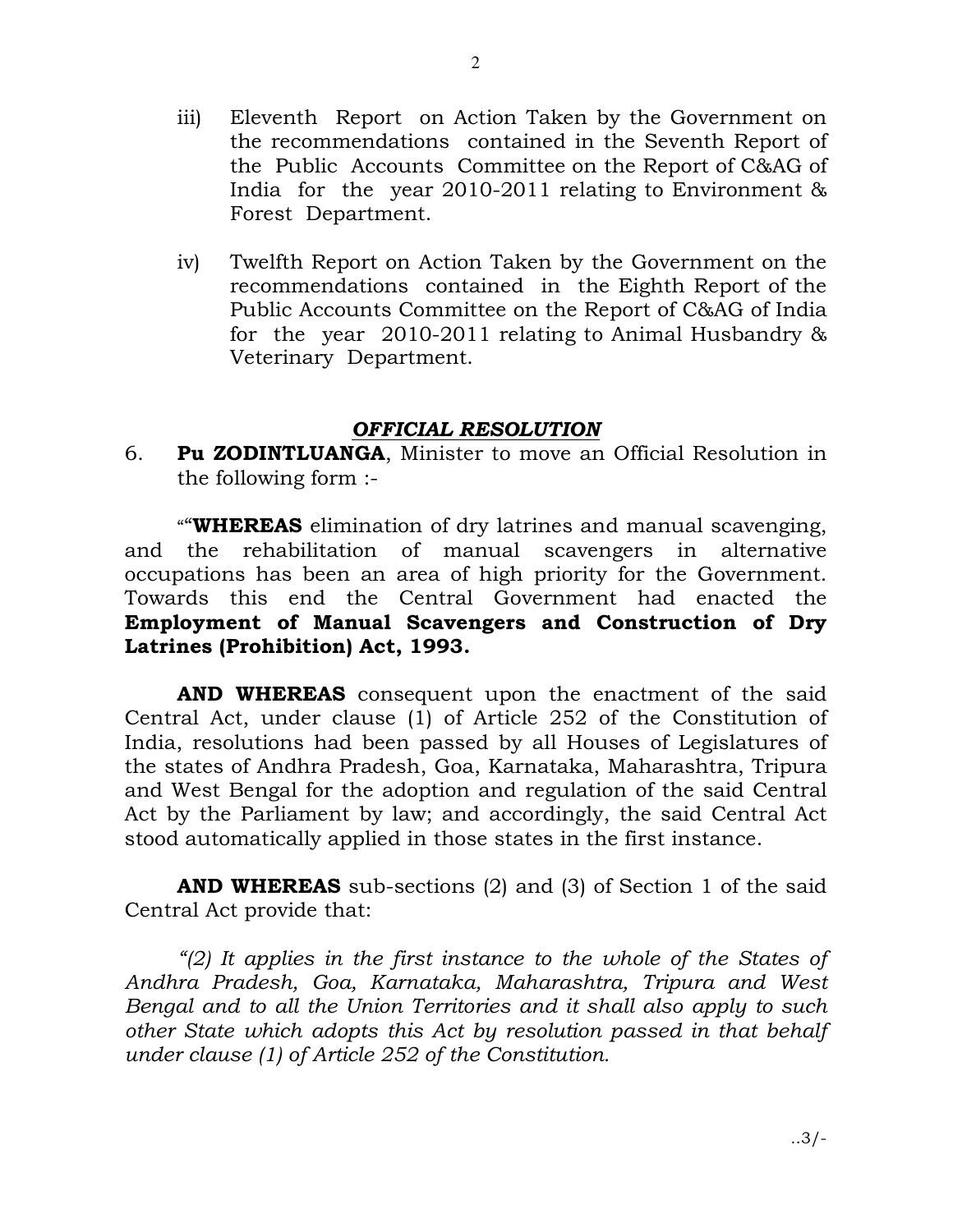"(3) It shall come into force in the States of Andhra Pradesh, Goa, Karnataka, Maharashtra, Tripura and West Bengal and in the Union Territories on such date as the Central Government may, by notification, appoint and in any other State which adopts this Act under clause (1) of Article 252 of the Constitution, on the date of such adoption."

**AND WHEREAS** a writ petition W.P (C) No. 583 of 2003 was filed in the Hon'ble Supreme Court of India by Safai Karamchari Andolan and others against Union of India and all States and Union Territories, praying, inter alia, for directing the Respondent State Governments which had not adopted the said Central Act 'to explain on affidavit the steps taken by their respective Legislatures to pass appropriate resolution under Article 252 of the Constitution of India for adopting the said Central Act'.

AND WHEREAS by its order dt. 11.12.2007 in the said Writ Petition, the Hon'ble Supreme Court observed and directed as follows:

 "It has been brought to our notice that the states of Jammu and Kashmir, Nagaland, Himachal Pradesh, Manipur, Meghalaya, Sikkim, Mizoram, Arunachal Pradesh, Delhi and U.T. of Chandigarh have not adopted the Employment of Manual Scavengers and Construction of Dry Latrines (Prohibition) Act, 1993. The concerned States and U.T. shall file affidavit explaining the reasons for non-adoption of the Act in their respective States."

AND WHEREAS in pursuance of the directive of the Hon'ble Supreme Court, the Sixth Mizoram Legislative Assembly in its tenth Session moved and passed a resolution for the adoption of the said Central Act in the whole state of Mizoram.

AND WHEREAS taking into consideration the continued prevalence of manual scavenging, the Parliament has recently enacted a new Central Act viz. "The Prohibition of Employment as Manual Scavengers and their Rehabilitation Act, 2013" (Central Act No. 25 of 2013). This Act, inter alia, has provision for elimination of insanitary latrines and complete prohibition of employment of manual scavengers. The provisions in the new Act encompass those in the previous Central Act of 1993.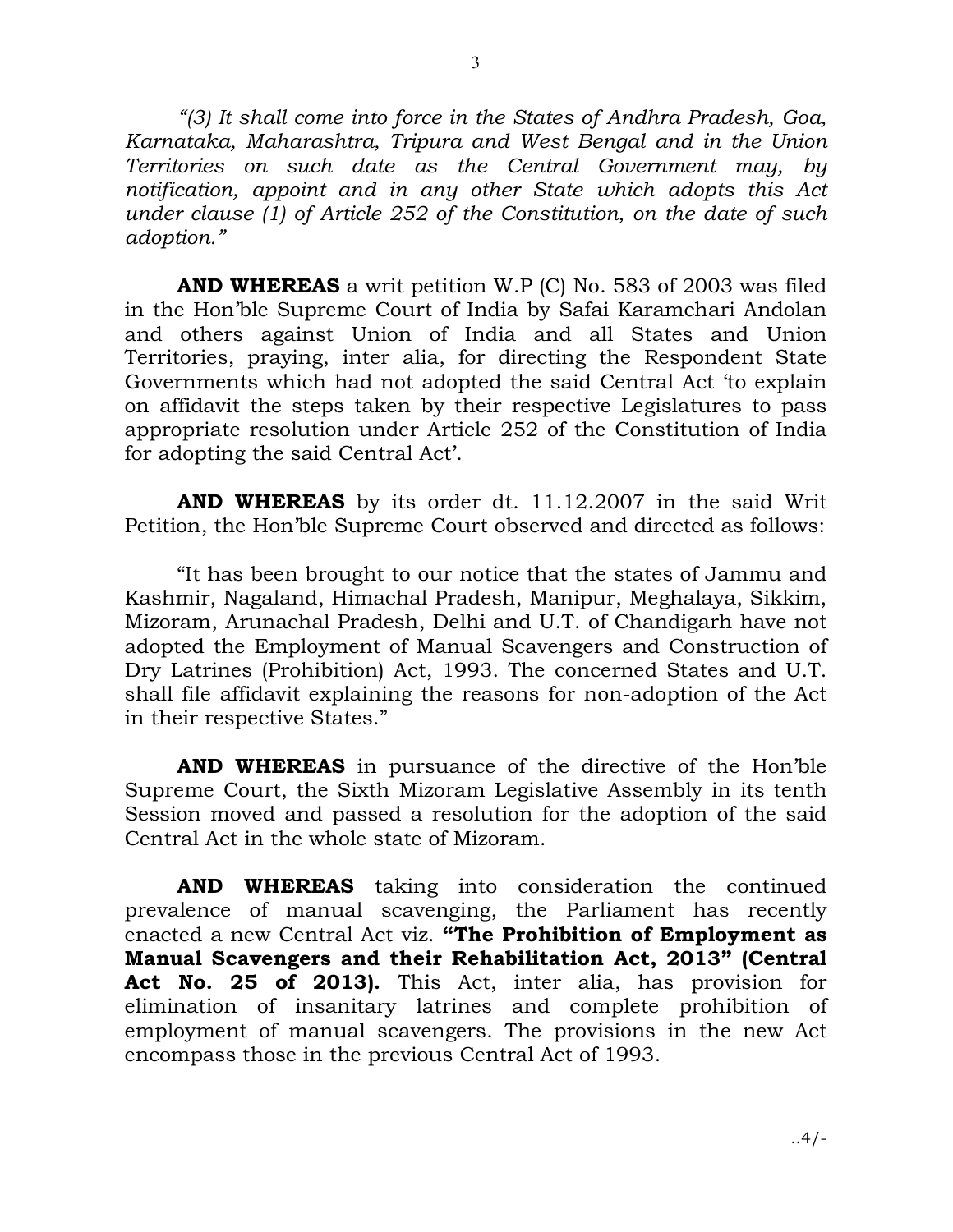AND WHEREAS Section 3 of The Prohibition of Employment as Manual Scavengers and their rehabilitation Act, 2013 stipulates that:

 "The provisions of this Act shall have effect notwithstanding anything inconsistent therewith contained in the Employment of Manual Scavengers and Construction of Dry Latrines (Prohibition) Act, 1993 or in any instrument having effect by virtue of any other law."

AND WHEREAS the Central Act of 1993 has now outlived its utility and may, consequently, be repealed.

**AND WHEREAS** Section (2) of Article 252 of the Constitution of India provides that:

"Any Act so passed by Parliament may be amended or repealed by an Act of parliament passed or adopted in like manner but shall not, as respects any State to which it applies, be amended or repealed by an Act of the Legislature of that State."

Now, therefore, as required under Article 252 of the Constitution of India, the Seventh Mizoram Legislative Assembly in its Sixth Session proposes to resolve as follows:

## "That the Employment of Manual Scavengers and Construction of Dry Latrines (Prohibition) Act, 1993 stands repealed in the whole State of Mizoram."

#### FINANCIAL BUSINESS

7. Discussion and Voting on Vote on Account (August - October 2015).

### LEGISLATIVE BUSINESS Bills for introduction, consideration and passing

8. **Pu LALSAWTA**, Minister to beg leave of the House to introduce "The Mizoram Entry Tax Bill, 2015".

### ALSO

## to introduce the Bill to move that the Bill be taken into consideration AND to move that the Bill be passed.